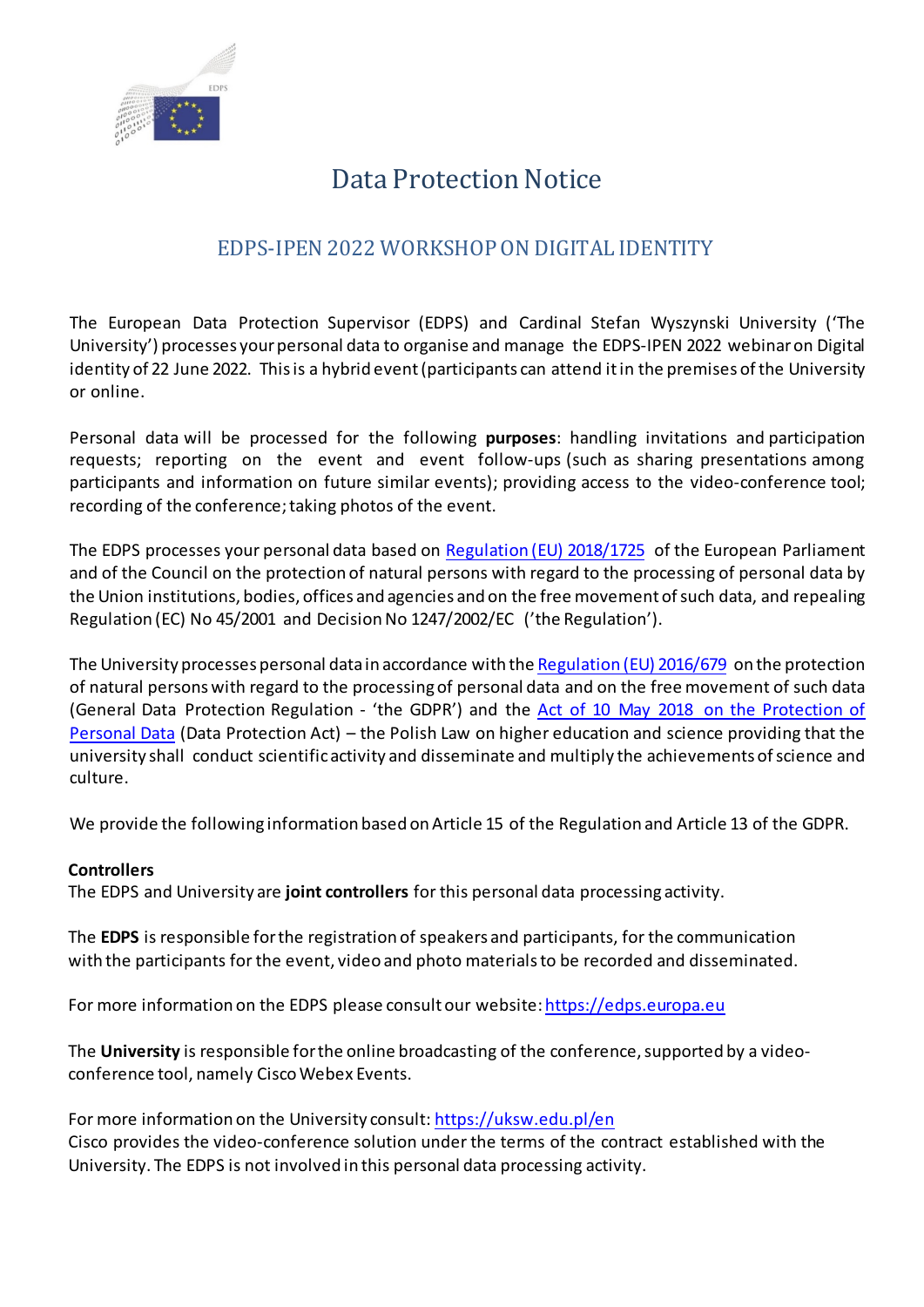Cisco is the controller of the technical and telemetry data, as well as the basic and contact data of the participant, which the participant himself entered into the Cisco Webex system when registering for the meeting. Data processing by Cisco takes place for the purpose of providing the videoconferencing service. Cisco indicates that, as a rule, the data is stored in the area where the client, i.e. the Organizer, comes from; however, in some cases it may be transferred to other data storage centres located outside the European Economic Area.

For more information, please refer t[o Cisco's Privacy Policy](https://www.cisco.com/c/en_be/about/legal/privacy-full.) and:

- Cisco Webe[x Personal Data Processing Charter](https://trustportal.cisco.com/c/dam/r/ctp/docs/privacydatasheet/collaboration/cisco-webex-meetings-privacy-data-sheet.pdf)
- Cisc[o Data Processing Protection Agreement](https://trustportal.cisco.com/c/dam/r/ctp/docs/dataprotection/cisco-master-data-protection-agreement.pdf)
- Description of [security measures](https://www.cisco.com/c/en/us/products/collateral/conferencing/webex-meeting-center/white-paper-c11-737588.html#CiscoSecurityandTrust)
- Description of [policies for managing the Cisco Webex service](https://help.webex.com/ld-nyw95a4-CiscoWebexMeetings/Webex-Site-Administration#Manage-Users)
- Cloud Collaboration Security White Paper // Secure Cloud Collaboration Clients // Cisco Webex Teams Application Security

### **What personal data do we process, who can access itand how long do we keep your personal data?**

- **Contact data** (name, affiliation, email address, type of participation, privacy choices) collected via the registration process
- **Connection details for online session**: name / pseudonym, email address, organisation, IP address.
- **Photos**: Photos of speakers will be taken on the basis of consent. They might be published on the EDPS and the University website and on social media channels.
- **Personal data processed by the video-conference tool**: in addition to video and audio footage and chat messages, the video-conference tool collects some other categories of your personal to be able to provide the service and monitor the utilization, performance, and availability of its tools and servers. More specifically, the following technical and telemetry data are processed: IP / MAC address, browser information, hardware type, operating system type and version.
- Personal data processed by the video-conference tool (for example, related to the connection and use of the platform) may involve transfers outside of the EU/EEA as mentioned above. You can find more details information in the 'terms and conditions of video-conferences organised with the use of Cisco-Webex service' provided by the University
- **User generated personal data**: chat messages; meeting recordings (of speakers who provided their consent and participants who turn on camera and video while speaking).
	- $\circ$  The EDPS will record the audio and video of the events and publish them on its intranet and internet site.
	- $\circ$  If you are a speaker and you have provided your consent for recording, you will need to switch on your camera and share your screen, as necessary. If you present in person at the event and you have provided your consent, your presentation will be recorded.
	- o If you are an online participant, you are advised not to switch on your video and audio signals. When asking questions, you can either use video and/or audio function or send your questions using the chat function. Please note that, should you choose to ask questions using video and/or audio, you will be recorded accordingly.
	- o An anonymised transcript of the messages in the chat will be kept with the purpose of answering pending questions and improving our presentations and training material.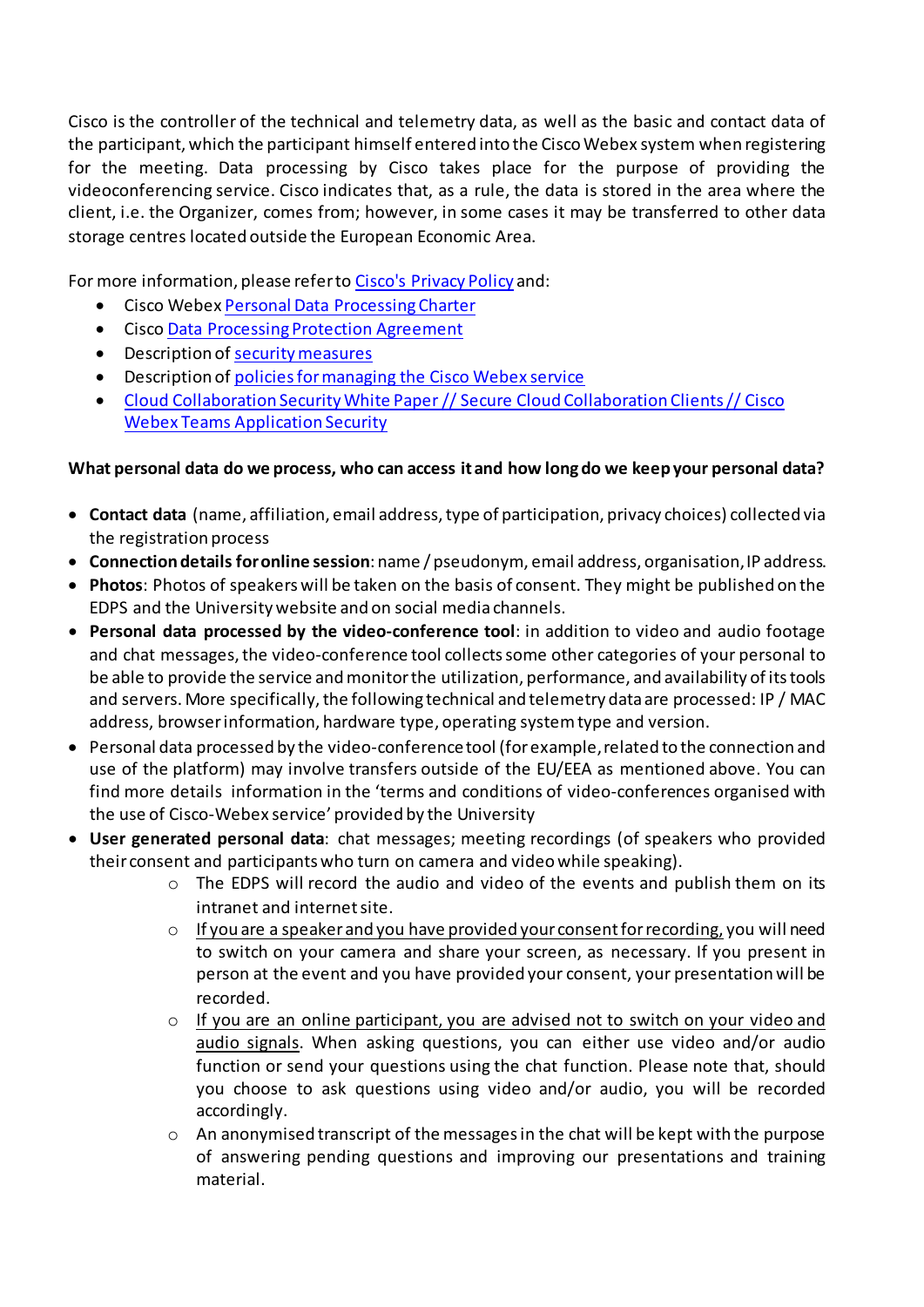$\circ$  If you are a speaker, we will include in the published agenda of the meeting your name, affiliation and presentation title.We might publish other personal data such as the recording of your presentation only based on your consent.

#### **Access to personal data**

Organisational teams of EDPS and the University will have access to personal data according to the information provided in this notice. The team will access data based on a need-to-know rule.

#### **Retention periods**

We will remove event material, including reports and audio-video recordings, from our websites and internal repository at the latest 10 years after the event. Some of the material may be transferred to the EDPS archives.

If you consent, your contact details will be kept in order to invite you for future similar events organised by the EDPS. If you do not consent, the EDPS will delete them at the latest ten working days after the last event follow-up.

#### **Why do we process your personal data and under what legal basis?**

The processing of your personal data by the EDPS for organising this event is lawful since it is necessary for the performance of a task carried out in the public interest or in the exercise of official authority vested in the EDPS (see Article 5(1)(a) of the EU Regulation). The applicable legal basis is Article 57(1)(b) of the EU Regulation providing that the EDPS '*shall* [...] *promote public awareness and understanding of the risks, rules, safeguards and rights in relation to processing.*' and Article 57(1)(c) '*promote the awareness of controllers and processors of their obligations under this Regulation'.*

The processing of your personal data by the University for organising this event is lawful since it is necessary for the performance of a task carried out in the public interest (see Article 6(1)(e) of the GDPR). The applicable legal basis is article 11(1) (1 and 9) of the Act of 20 July 2018.

Your personal data are processed on the basis of your consent (Article 5(1)(d) of the Regulation or Article 6(1)(a) of the GDPR) for the following purposes, where applicable:

- to record the audio and video of the events and publish them on EDPS and University intranet and internet websites

- to keep your contact details in order to invite you to future similar events

- to share your contact details among the participants of the event for networking purposes

- to ensure event follow-up, such as sharing presentations among participants

- to take photos of speakers and publish them on the EDPS and University websites and social medial channels

#### **What are your rights regarding your personal data?**

You rights on your personal data are stated in Articles 17 to 24 of Regulation (EU) 2018/1725 and Article 15 - 22 of the GDPR. Please note that in some cases restrictions under Article 25 of the Regulation and Article 23 of the GDPR may apply.

You have the right of access to your personal data and to relevant information concerning how we use it. You have the right to rectify your personal data. Under certain conditions, you have the right